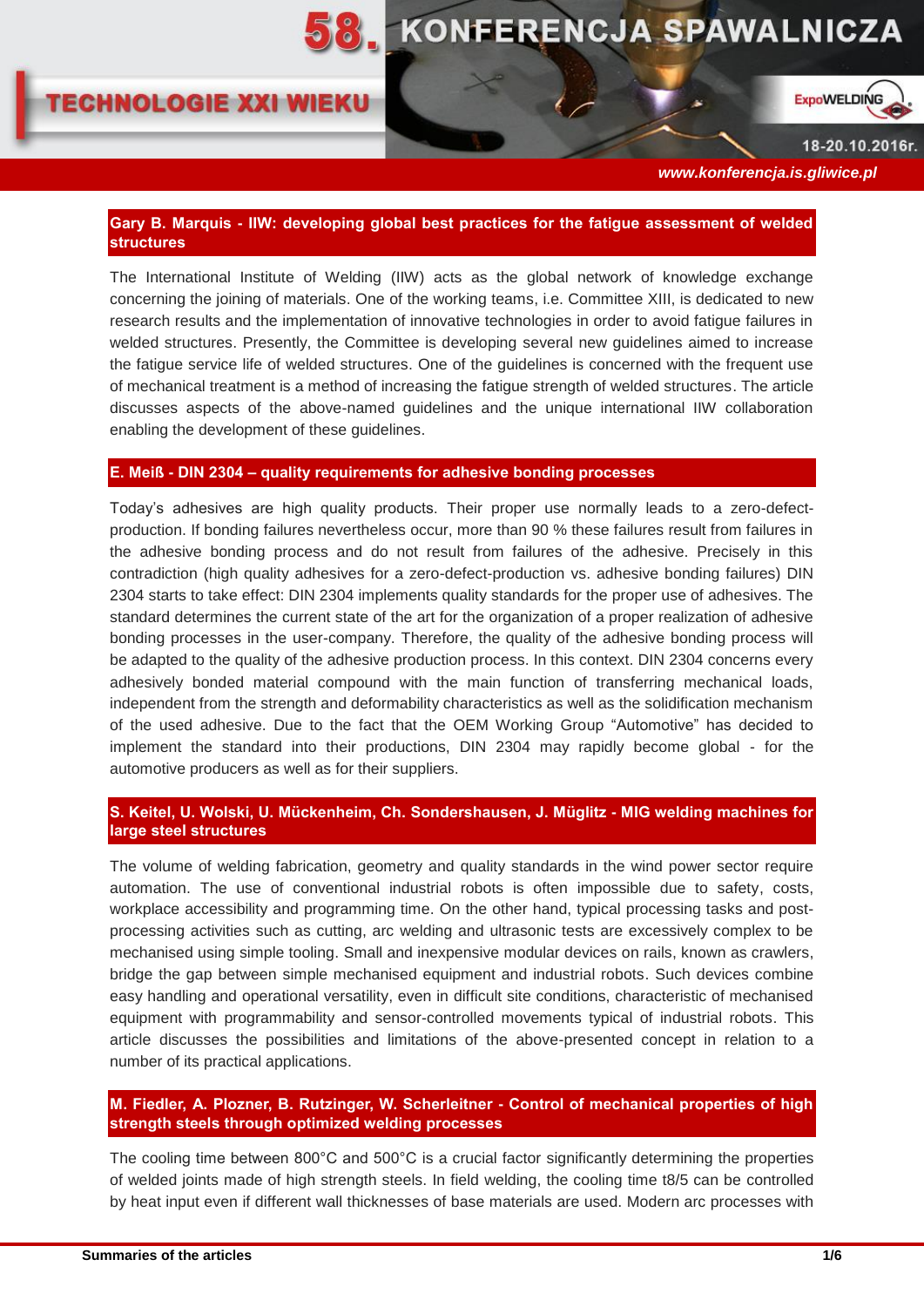

# **TECHNOLOGIE XXI WIEKU**



18-20.10.2016r.

 *www.konferencja.is.gliwice.pl*

reduced heat input allow obtaining the same with comparable deposition rates and increase the stability of the strength level due to optimized equipment settings. This paper compares conventional GMAW processes, e.g. short arc, spray arc GMAW pulse with new processes such as PMC (Pulse Multi Control) and others processes in relation to weld properties. Particular emphasis is given to all weld metals and welds. The deliberations presented in the paper allow drawing practical conclusions and formulating recommendations aimed to optimize welding-related properties.

#### **J. Górka, S. Stano - Laser beam welding of 10 mm thick T-joints made of TMCP steel**

The article presents research on the laser beam welding of 10 mm thick T-joints made of thermomechanically worked high-strength steel S700MC without using a filler metal. The researchrelated tests involved making single-sided and double-sided welded joints as well as performing nondestructive tests. The quality of joints satisfied the requirements of quality level B according to the PN-EN ISO 13919-1 standard. The single-sided welding performed using a beam power of 11 kW enabled the obtainment of 8 mm deep penetration without noticeable displacements in the web. The doublesided welded joints were characterized by correct geometry; the dimensions of pores present in the weld metal satisfied the maximum pore size criterion specified for quality level B. The weld microstructure was bainitic-ferritic; the hardness of the weld was by about 60 HV1 higher than that of the base material (280 HV1). The HAZ revealed a small decrease in hardness in comparison with that of the base material.

#### **V. van der Mee – Welding of (super) duplex stainless steels**

The article presents and describes in detail duplex steels used in modern sectors of industry (duplex, super duplex, lean duplex and hyper duplex), with particular attention paid to corrosion resistance and primary areas of application. The article also discusses welding-related issues including the preparation of the base material, welding techniques and procedures, requirements concerning heat input as well as pre-weld and post-weld heat treatment. The article emphasizes the growing use of duplex steels, among other things in welded structures, and forecasts their further development.

#### **P. Bernasovský, A. Petráňová – Failures of high alloy austenitic steel structures – case studies**

The article presents failures of structures made of austenitic steels. The first part is concerned with accelerated (centrifugally) cast tubes (Ø 52.6 x 5.8 mm) made of steel 25-35 CrNi exposed to high temperature and severe reducing environment (ac >> 1). The second part of the article presents test results related to a water meter element and a cooling water pipeline made of austenitic steel. In both cases, a relatively short period of service was accompanied by the appearance of leaks. The tests revealed that the failures were triggered by microbiological corrosion caused by a sulphur reducing bacteria and not by the welding technology applied.

# **O. Obruch, S. Jüttner, G. Ballschmiter, M. Kühn, K. Dröder – Resistance welding of hybrid structures made of Fibre-Reinforced Plastics and steel using special connecting elements made of metal**

The article presents a technology used for the thermal joining of composite materials and metal elements, making up hybrid structures, using auxiliary connecting elements. The penetration of the these elements into the composite material was performed using an iterative process assuming the lowest damage to the material. In addition, the article presents primary requirements concerning the welding of auxiliary elements in relation to this process. The article also presents and analyses various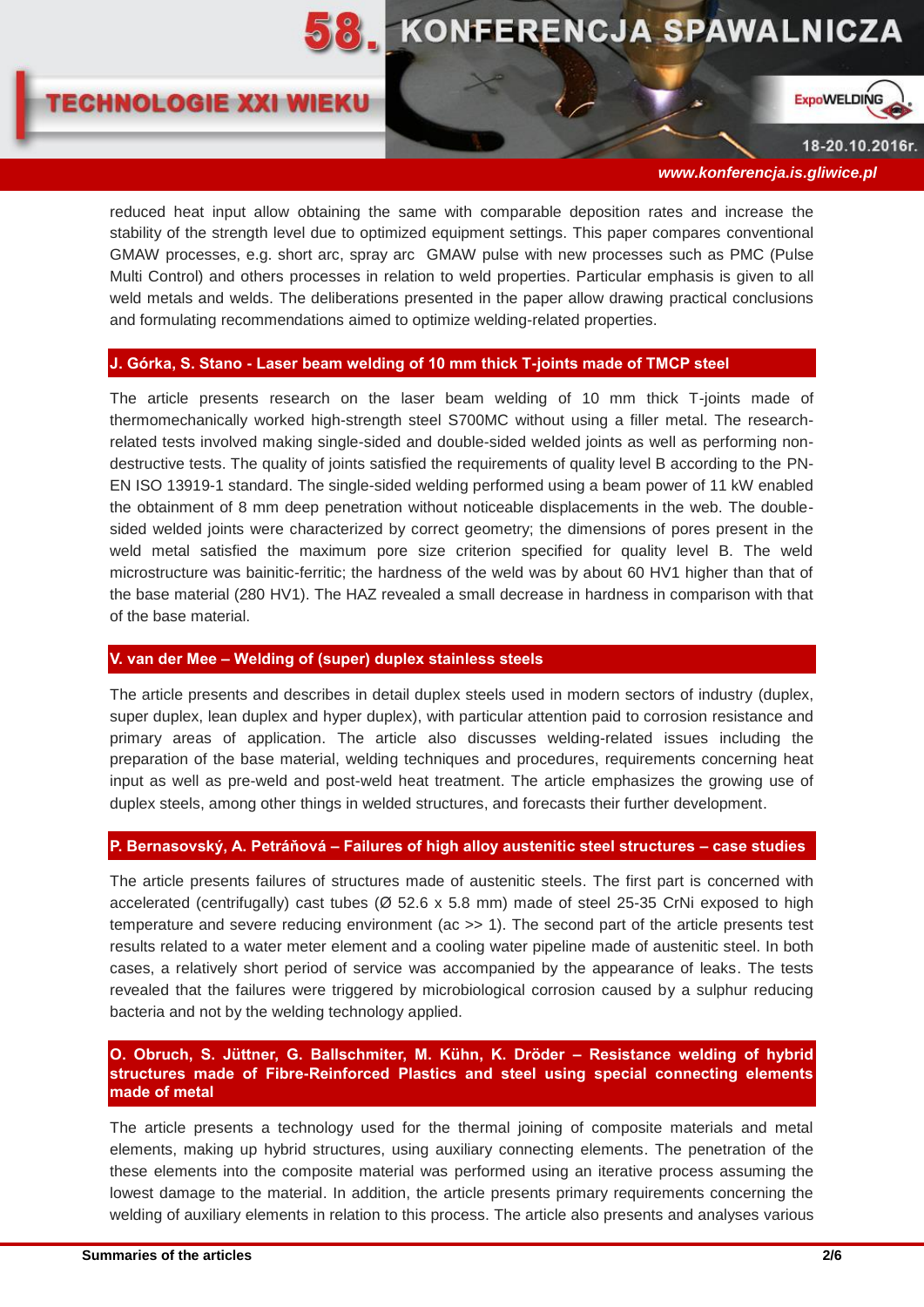# **8. KONFERENCJA SPAWALNICZA**

# **TECHNOLOGIE XXI WIEKU**



18-20.10.2016r.

 *www.konferencja.is.gliwice.pl*

joining concepts as well as pays attention to the necessity of providing low heat input to the material aimed to minimise thermal damage to the composites and, as a result thereof, proposes a new approach to spot welding. Finally, the article presents selected solutions taking into consideration the above named aspects as well as describes mechanical properties of joints and welding parameters.

## **M. Hudycz, T. Chmielewski, D. Golański – Analysis of distribution of temperature and stresses during the friction metallisation of AlN ceramics with titanium**

The article presents the results of the numerical analysis of an AlN-Ti joint obtained during friction welding, where a titanium probe was rubbed frontally into the base of nitride ceramics. The process aimed to create a thin metallic (titanium) coating on the ceramic base enabling its further joining with metals. Until today, the metallisation of ceramics through friction has not been used for the metallisation of ceramics and, as initial tests have proven, this solution can constitute an advantageous alternative to currently used expensive processes of ceramics metallisation. The numerical modelling of the friction of AlN ceramics with titanium enabled the obtainment of information concerning the distribution of temperature fields and stresses on the contact surfaces of the AlN-Ti system during friction. The obtained results will be useful when analysing the mechanism related to the formation of the interpass of the joint connecting the AlN ceramics with z titanium.

#### **J. Adamiec – Properties of laser welded finned tubes made of nickel alloys**

The article presents test results concerning properties of ribbed pipes made of the Inconel 625 nickel alloy in terms of their thermal efficiency, resistance to high-temperature corrosion and electrochemical corrosion resistance. It was ascertained that the use of ribs (fins) as the extension of heat exchange surface increases the thermal efficiency of pipes almost by thrice without compromising high corrosion resistance in flue gas atmosphere and electrochemical corrosion.

# **K. Wojsyk, M. Macherzyński – Determination of linear welding energy by measuring crosssectional areas of welds**

The article proposes the method of estimating heat input to materials by measuring the cross-sectional area of volumes melted during fusion or pressure welding. In addition, the article describes methods presently used to estimate linear energy involving the fixing of wattmeters to arc power sources and referring this energy to the linear dimensions of welds. The article justifies the necessity of changing the approach to methods of calculating linear energy by the development of new welding methods and the launching of new materials sensitive to heat. The introduction of numerous impulse and hybrid (laser-based) welding methods contests the conventional methods of linear energy calculation (illustrated by examples). The article proposes a manner of calculating heat input during spot welding.

# **S.G. Grigorenko, S.W. Achonin, W.Ju. Belous, R.W. Selin - Heat treatment effect on the structure and properties of electron beam welded joints made of high-alloy titanium**

The article presents the specific formation of a joint made of high-strength high-alloy titanium alloy ( $\alpha$ ) + β) subjected to electron beam welding in vacuum. Tests involved the use of Ti-Al-Mo-V-Nb-Cr-Fe-Zr specimens obtained through electron melting. The research involved tests focused on the effect of a welding thermal cycle and post-weld heat treatment on structural-phase transformations in the weld metal and HAZ of welded joints. It was revealed that the weld metal and HAZ were composed of a structure dominated by the metastable phase β, which led to the reduction of plasticity and toughness indexes. The improvement of the structure and mechanical properties of electron beam welded joints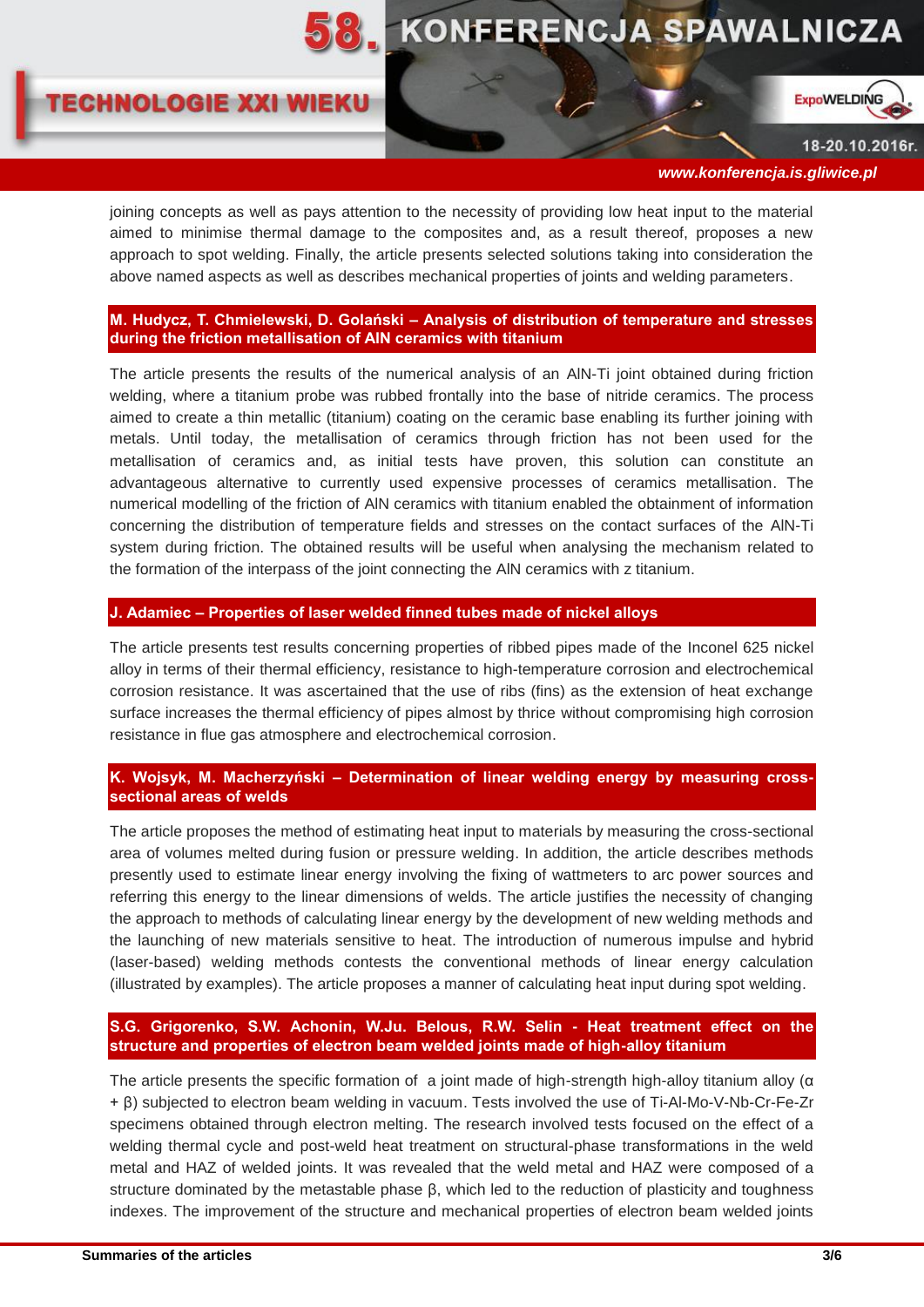





18-20.10.2016r.

 *www.konferencja.is.gliwice.pl*

required the performance of post-weld heat treatment. The best mechanical characteristics of welded joints were obtained after a heat treatment performed in a furnace (annealing at Т=900˚C for 1 hour and cooling along with the furnace) favouring the obtainment of an almost homogenous structure and the decomposition of metastable phases in the weld and HAZ.

**A.A. Goljakiewicz, Ł.N. Orłow – Surfacing performed using flux-cored wire in Ukrainian companies**

The article describes experience of extending the service life of various machinery parts by surfacing them with flux-cored wires. High wear resistance during the rolling and straightening of steel is achieved by the formation of a martensitic matrix reinforced with dispersive carbides.

# **M. Beloev, N. Lolov – Selected technological aspects concerning the making of ammonia storage tanks**

The article discusses factors connected with the stress corrosion cracking of ammonia storage tanks and presents the details of a welding technology ensuring the obtainment of the maximum service life of these tanks.

**T. Piwowarczyk, M. Korzeniowski, A. Ambroziak, T. Kowal, R. Rutka, M. Karolewski – Effect of pipe face preparation on the quality of magnetically impelled arc welded joints**

The article presents magnetically impelled arc welding – a technology used when making butt joints mainly of elements having circular cross-sections. In addition, the articles indicates issues related to the preparation of pipe faces and its effect on the quality of welds. The research-related experiment involved the use of selected power transmission elements. The research also included the performance of visual, geometry, metallographic, functional and technological tests of the joints as well as the determination of critical imperfections disqualifying the use of welded joints.

# **Z. Mikno – High-frequency invertor welding machine – advantages of new technology**

The article presents advantages of inverter welding machines having a high operating frequency of 10kHz and compares conventional AC 50Hz welding machines as well as inverter welding machines having operating frequency of 1 and 10kHz. The article presents research results obtained within a currently implemented project of Programme of Applied Research (PBS3/B4/12/2015).

# **A. Bicz, W. Bicz, M. Korzeniowski, T. Piwowarczyk, A. Ambroziak – Ultrasonic tests in the analysis of the quality of cross-sectional welded elements**

The article presents currently used ultrasonic tests of elements having tubular cross-sections, joined by means of various welding methods. In addition, the article discusses various ultrasonic signals in industrial (primarily automatic) applications in relation to selected technological solutions as well as presents existing industrial stations for testing pipes, machinery parts/components and mechanical elements as well as parts connected with the acquisition of ultrasonic signals.

# **K. Kaczmarek, P. Irek, Ł. Rawicki, J. Słania - Detection of imperfections in welded joints using the Time-of-Flight-Diffraction Technique (TOFD)**

The paper presents the results of research on an ultrasonic testing technique known as the time-offlight-diffraction (TOFD) technique. The research-related tests involved a 10 mm thick MMA welded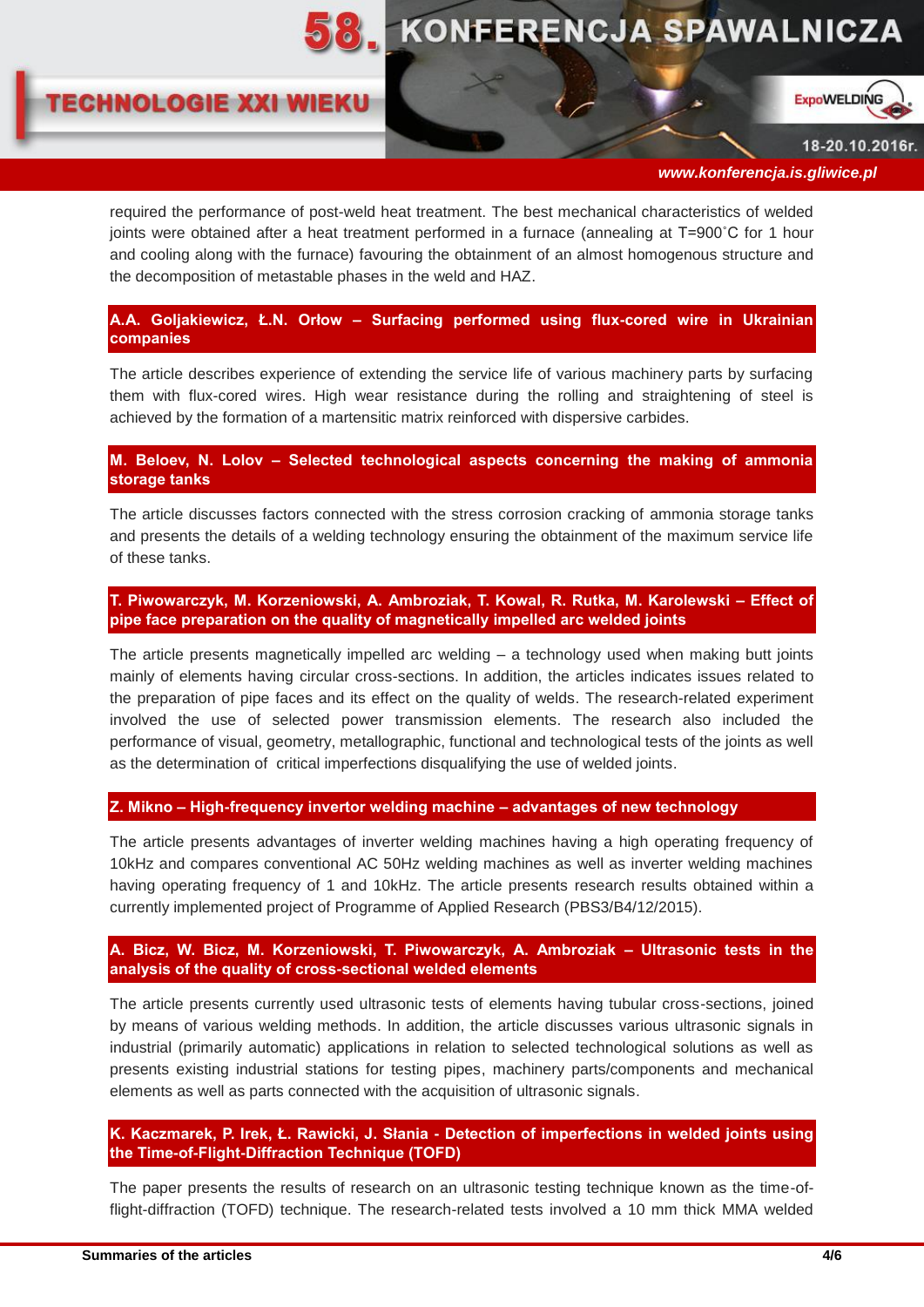# **8. KONFERENCJA SPAWALNICZA**

# **TECHNOLOGIE XXI WIEKU**



18-20.10.2016r.

 *www.konferencja.is.gliwice.pl*

butt joint containing imperfections in the form of linear slag inclusions. The paper contains TOFD images obtained by scanning the face and the root side of the weld. The TOFD examination results were compared with the results of micro and macroscopic metallographic examinations performed at selected points of the welded joint.

**T. Hejwowski, K. Marczewska-Boczkowska, E. Zięba – Microstructure, wear resistance and corrosion resistance of coatings surfaced with Ni-Co-based alloys** 

The article presents results of tests concerning coatings subjected to plasma surfacing involving the use of Co and Ni-based powder mixtures. The research involved the performance of abrasive wear tests (with corundum abrasive) and adhesive wear tests in the roller-block system. Test concerning electrochemical corrosion were performed in a 3% aqueous solution of NaCl. The article demonstrates the possibility of making wear resistant coatings of intermediate chemical compositions.

# **J. Pikuła, M. Łomozik, T. Pfeifer - TIG method in the multiple repair welding of long-operated components in the power industry**

The article presents the results concerning the repair welding of a long-operated waterwall using the mechanized TIG method. The tests were focused on determining the effect of a repair performed in order to remove cracks in welded joints located along flat bars opening on the tube wall side on the structure and hardness of the heat affected zone (HAZ) of a repair welded joint in the waterwall. In addition, the tests investigated the influence of multiple repair welding on the formation of structural notches in the HAZ.

### **K. Luksa, M. Bednarek – Weldability of toughened steels used in ballistic shields**

The article characterises selected toughened steels used in the production of ballistic shields, presents standard requirements in terms of the properties and chemical composition of these steels as well as enumerates and discusses guidance on the welding of such steels. The article also presents the results concerning the comparison of the carbon equivalents (Ce) of selected steels used for ballistic shields and preheating temperatures suggested by steel producers. The analysis of collected information revealed that the above named steels should be welded using low-hydrogen processes ensuring the obtainment of a diffusive hydrogen content below 5 cm3 per 100 g of the weld deposit. It was also ascertained that sheets having thicknesses above 30 mm should be subjected to preheating and that interpass temperature should not exceed 200OC. In addition, it was determined that welding should be performed using multiple runs and austenitic high-alloy filler metals, preferably G 18 8 Mn and that gas mixture-shielded welding processes should be performed using argon-based mixtures; preferably 82% Ar + 18%  $CO_2$  or 92% Ar + 8%  $CO_2$ .

# **S. Stano, J. Adamiec, J. Dworak, M. Urbańczyk – Laser welding of T-joints made of thin austenitic sheets**

The article presents test results concerning the CO2 and Yb:YAG laser welding of thin-walled T-joints made of steel X5CrNi18-10 (steel 304), X6CrNi18-10 (steel 304H) and X15CrNiSi25-21 (steel 310) selected as stainless steels potentially useful in the production of ribbed pipes (finned tubes) intended for operation in boilers of supercritical parameters. Welding tests were performed using two different laser sources, i.e. a CO2 gas laser and a Yb:YAG solid state laser. The tests involved the determination of the appropriate angle of laser beam insertion into the interface of sheets, enabling the obtainment of properly shaped welds. Non-destructive tests classified the joints as representing quality